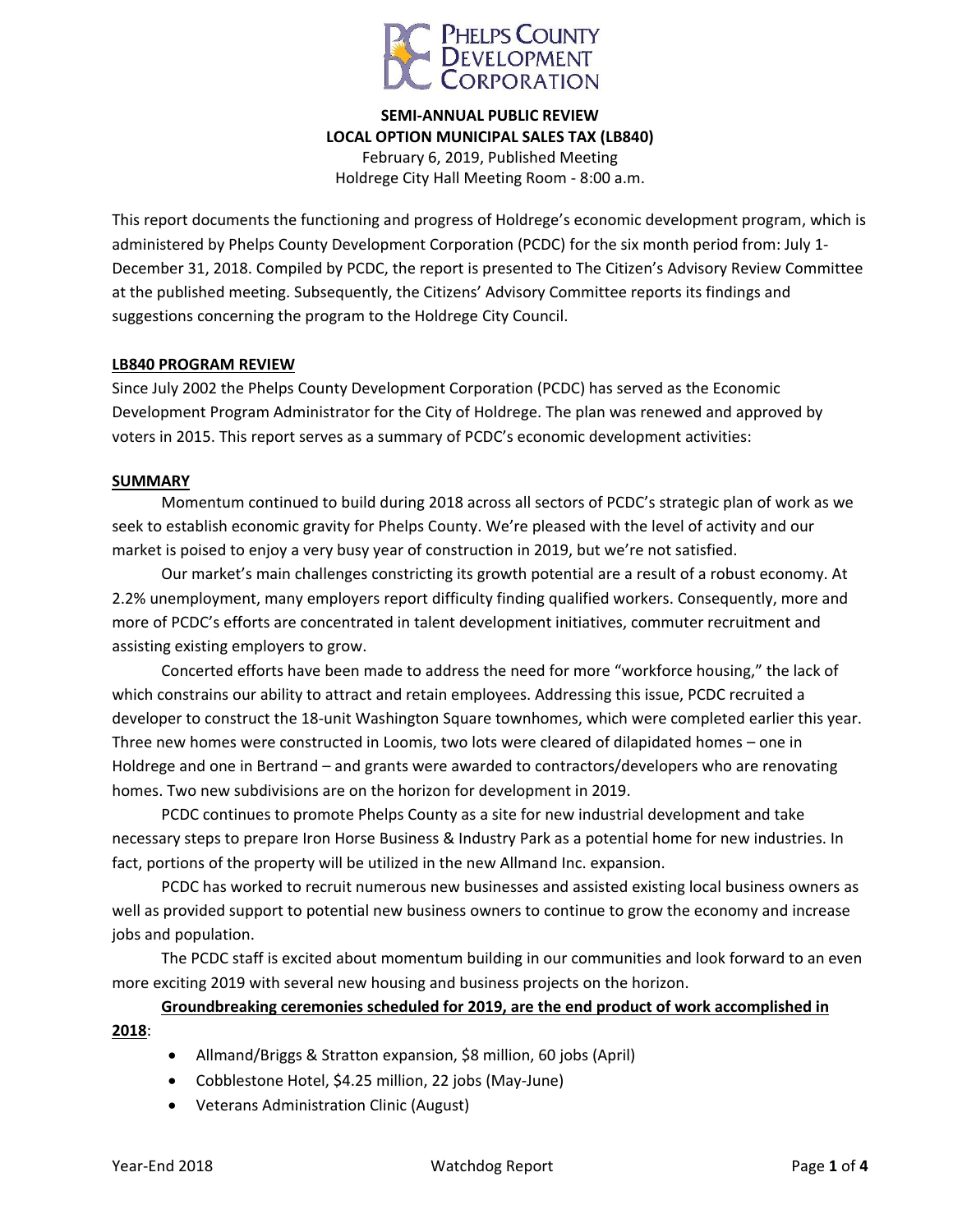- Rural Workforce Housing subdivision, \$8 million, 40 living units (Low Income Housing Tax Credit and market rate projects) (April)
- Southern Power District Division Service Center, Funk (Spring)
- New workforce housing home at  $11<sup>th</sup>$  Avenue and Logan Street, in partnership with SCEDD (April-May)
- Heritage Apartments expansion, 4 new units (Spring)
- Iron Horse Flats renovation and rebranding, 18 total units, \$1 million+ (1<sup>st</sup> Quarter 2019)
- Project announcement: New housing subdivision, 80 new units ( $2<sup>nd</sup>$  Quarter 2019)
- Gustin Street paving and related improvements. (Summer-Fall)

### **SIGNIFICANT TRANSACTIONS OVERVIEW**

### **RECEIPTS:**

PCCF Scholarship Match: \$10,000 City Sales Tax Proceeds: \$633,603

### **EXPENSES/INVESTMENTS:**

Administrative Transfers: \$30,000 Buxton Contract: \$25,000 Iron Horse Loan Payment: \$89,946 Iron Horse Property Taxes: \$10,895 Gap Financing Loans: \$110,000 LB518 Rural Workforce Housing: \$250,000 Washington Square Apartments (development): \$35,355 ESU 11 Portable STEM Laboratory: \$15,000 Competition Ball Field Project: \$75,000

## **STRATEGIC PLANNING**

- **Secured grants** from NDED (\$200,000) and NDOT (\$350,000) to pave Gustin Street in support of the Allmand Inc./Briggs & Stratton expansion.
- Provided \$250,000 seed funding that led to securing grants amounting to \$568,500 to support construction of a **workforce housing project**. This project, which will result in up to 40 new living units, is scheduled for a spring 2019 groundbreaking.
- **Event Center Feasibility Study completed** by Core Distinction Group finding a need and strong support to construct a new facility; utilized by Steering Committee to advance project planning.
- Completed a **Workforce Availability Report** for use by local employers.

## **TARGETED RECRUITMENT**

- **Iron Horse Business & Industry Park:** Continued to meet with potential manufacturers and business owners regarding opportunities in the business park. PCDC also solidified new Iron Horse Business & Industrial Park **Development Covenants**.
- Secured commitments/investors to build a new 45-room **Cobblestone Hotel,** an investment of \$4.5 million and 22 new jobs. This project is expected to break ground in spring-summer 2019.
- Recruited and assisted a developer to acquire property for a **future housing subdivision** in northeast Holdrege to be announced in the first quarter of 2019.
- Ron attended the **Governor's Midwest U.S. Japan Conference** in September to help establish stronger ties to trading partners and potential commodity processing operations.
- Opened recruitment files in September for **two potential businesses seeking to expand**. One is a large power customer, and an Iron Horse proposal was submitted for its consideration. The other is seeking a building for a plastics manufacturing operation.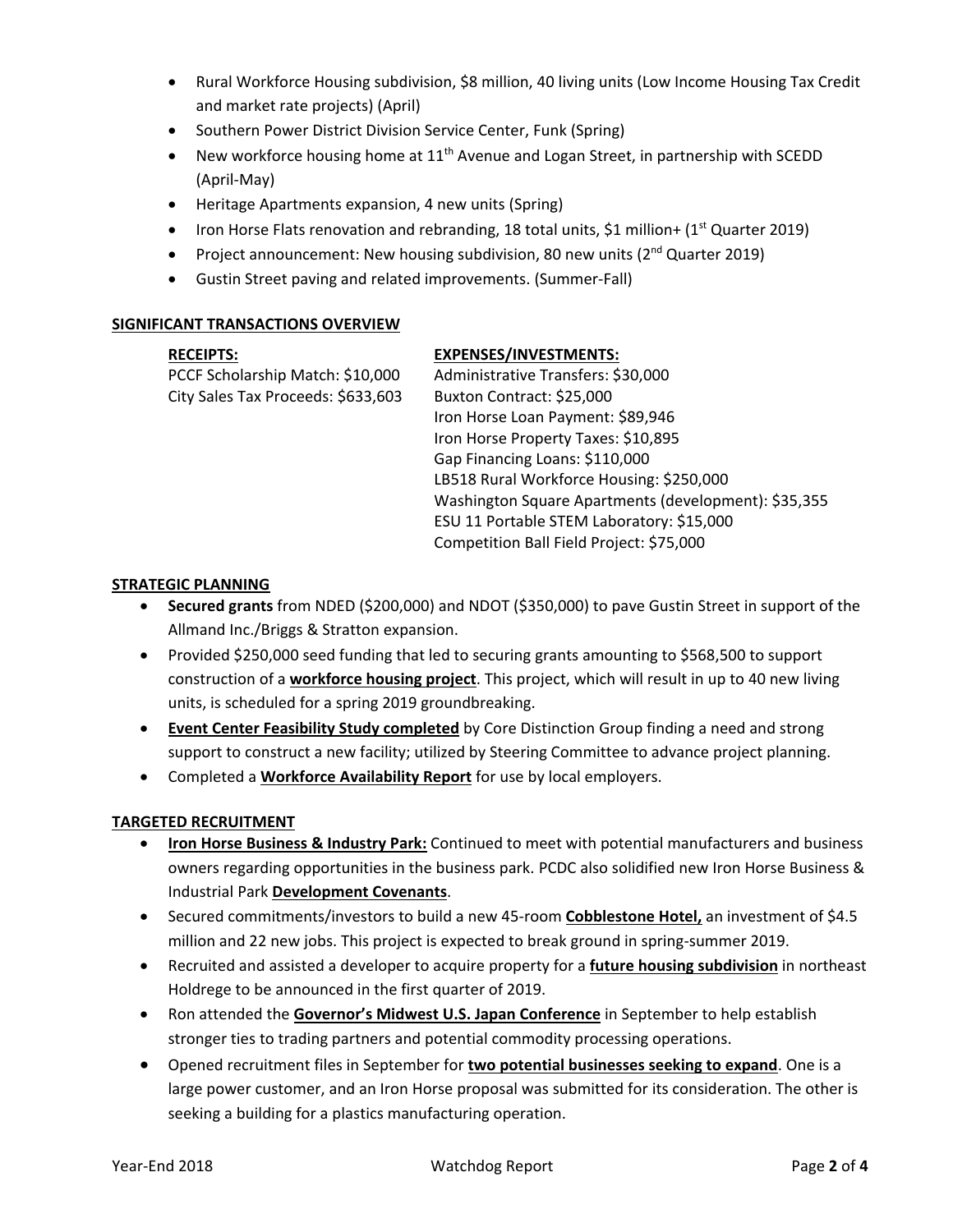- Phelps County was featured in **Trade & Industry**, a monthly site selection magazine.
- At the annual Mid-America Economic Developers Association conference in Chicago, PCDC was awarded **First Place in the small community division** (50,000 population or less) for its online marketing programs.

## **BUSINESS RETENTION & EXPANSION**

- Worked with **Allmand Inc./Briggs & Stratton** to pave the way for the company to select Holdrege as the best location for expanded manufacturing. The expansion project, which will be an \$8 million investment, was announced in December. It includes 70,000 square foot new under-roof; 5 new assembly lines and up to 60 new jobs. Employment is nearing 220 and will increase to 280 or more. Briggs & Stratton selected Holdrege from a group of at least three BASCO plants with excess capacity in other states for this new investment culminating an 18-month process.
- Assisted three developers to evaluate sites and local resources to possibly relocate or **expand the local Veteran's Administration Clinic**. VA officials eventually decided to expand the current clinic.
- PCDC provided more than 40 bidding opportunities in 2018 to local contractors through the **Builder's Bureau**. Bid requests for the new ballfield concessions and restrooms building were sent to the group on Dec. 29.
- Met with potential buyers of the **Hotel Dale** to encourage the rehabilitation and restoration of this historic landmark.
- Planned and implemented a Sept. 25 reception at Allmand Inc. in which **Gov. Pete Ricketts showcased the Governor's Cup** award given to Nebraska by Site Selection Media. The award measures economic development activity per capita across the nation, and Nebraska has won the competition two years in a row. Allmand Inc. and economic development work in Phelps County played a part in winning the award.
- Launched the new **GO! DREAM program** that offers major grants for downtown Holdrege business owners to spruce up their buildings (up to \$10,000 grants for facades and \$2,500 grants for signs and exterior lighting) and to create downtown living units (grants of up to \$10,000 per living unit created in downtown). The program also includes a flex loan option for major renovations. Two GO! DREAM projects (Opera House & Iron Horse Flats) were approved in late 2018. PCDC has formed a Design Committee to review the projects before they go to the Loan Committee for approval.
- Continued to work with a local franchisee on a **new restaurant** that will be built in Holdrege. Official announcement will occur in 2019.
- Provided \$**15,000 in funding for ESU 11's new CSI-STEM mobile laboratory** for use by middle schools to encourage STEM careers and promotion of local job opportunities to students.

### **COMMUNITY PREPAREDNESS & QUALITY OF LIFE**

- Followed up on the study that indicated that a new **event center** is needed and would be viable in Phelps County. PCDC formed a steering committee that explored financing and potential locations. Ron and volunteer leaders toured several small-town event centers in Nebraska to make comparisons. PCDC led efforts to develop schematic designs for the event center and is now meeting with a potential partner organization to bring the project to fruition.
- Consulted with area business owners and provided valuable market data through PCDC's partnership with **Buxton Co., a nationwide statistics and marketing firm**. The goal of this service is to support local retailers to capture sales revenues now leaking to neighboring markets, which